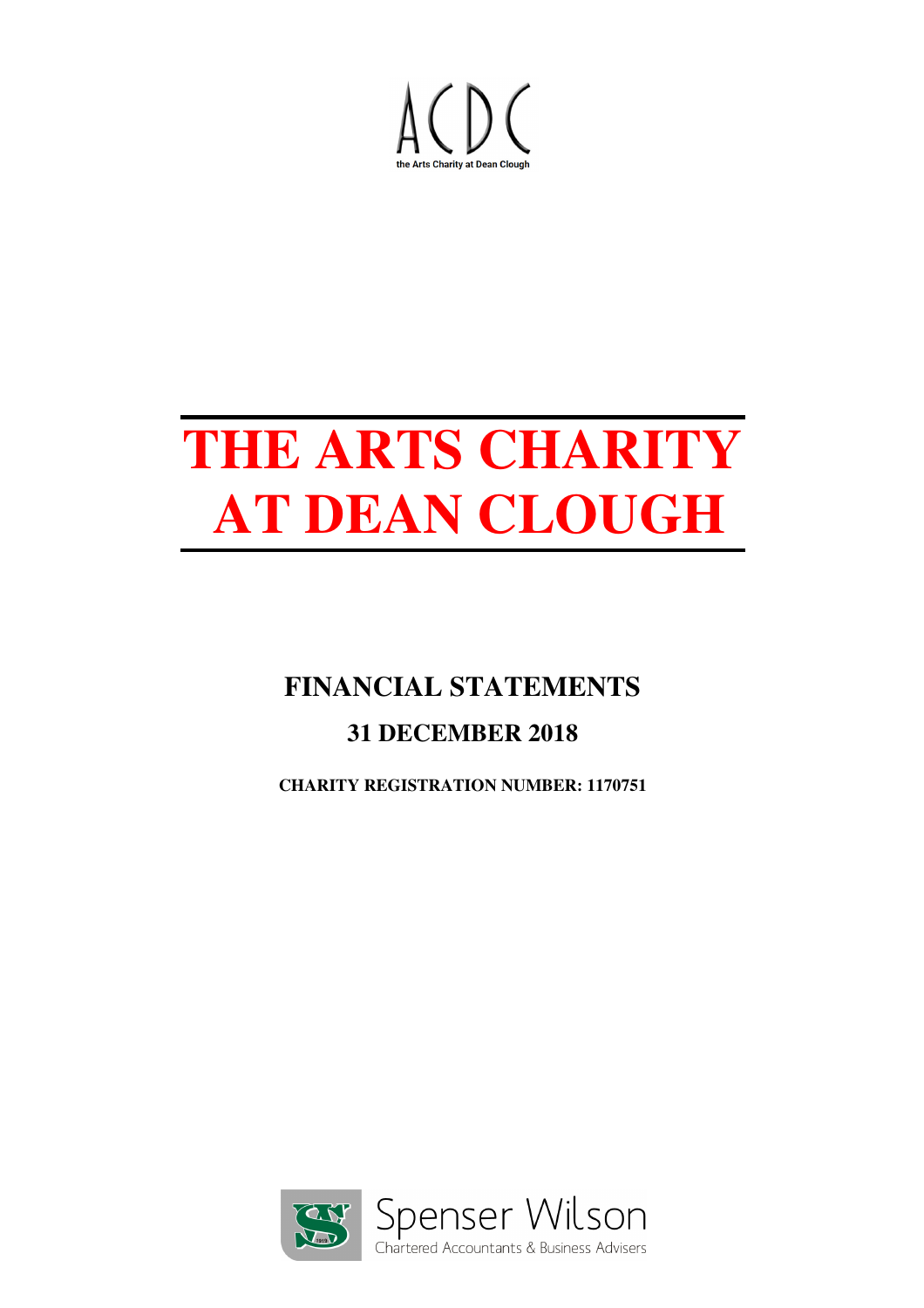## **FINANCIAL STATEMENTS**

#### **YEAR ENDED 31 DECEMBER 2018**

|                                               | <b>PAGE</b> |
|-----------------------------------------------|-------------|
| Trustees' annual report                       |             |
| Independent examiner's report to the trustees |             |
| Receipts and payments account                 | 5.          |
| Statement of financial position               | 7           |
| Notes to the financial statements             | 8           |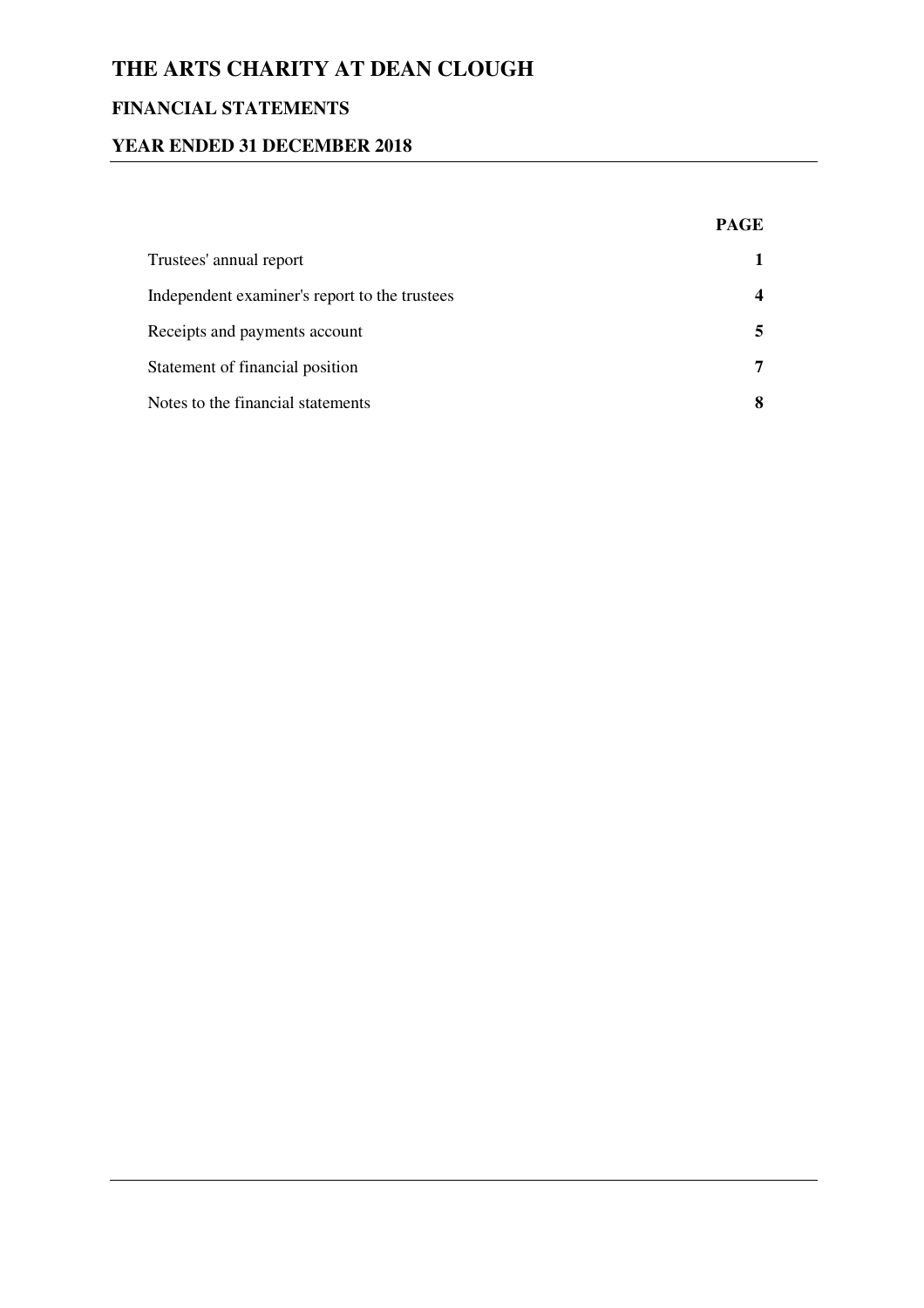## **MEMBERS OF THE BOARD AND PROFESSIONAL ADVISERS**

#### **YEAR ENDED 31 DECEMBER 2018**

| <b>Registered charity</b>   | The Arts Charity at Dean Clough                                                                                                      |
|-----------------------------|--------------------------------------------------------------------------------------------------------------------------------------|
| <b>Charity number</b>       | 1170751                                                                                                                              |
| <b>Principal address</b>    | Dean Clough<br>Halifax<br>West Yorkshire<br>HX3 5AX                                                                                  |
| <b>Trustees</b>             | Mrs A Cormac<br>Mrs S Holdsworth<br>Mr B Burton<br>Mr R Standen                                                                      |
| <b>Executive director</b>   | Mr V Allen                                                                                                                           |
| <b>Finance officer</b>      | Mrs L Cooper                                                                                                                         |
| <b>Independent examiner</b> | Andrea Kennedy ACA FCCA ATT<br>Spenser Wilson Ltd<br><b>Equitable House</b><br>55 Pellon Lane<br>Halifax<br>West Yorkshire<br>HX15SP |
| <b>Bankers</b>              | Handelsbanken<br>Ground Floor<br><b>Fearnley Mill</b><br>Dean Clough<br>Old Lane<br>Halifax<br>West Yorkshire<br>HX3 5AX             |
| <b>Solicitors</b>           | <b>Wrigleys Solicitors LLP</b><br>19 Cookridge Street<br>Leeds<br>West Yorkshire<br>LS2 3AG                                          |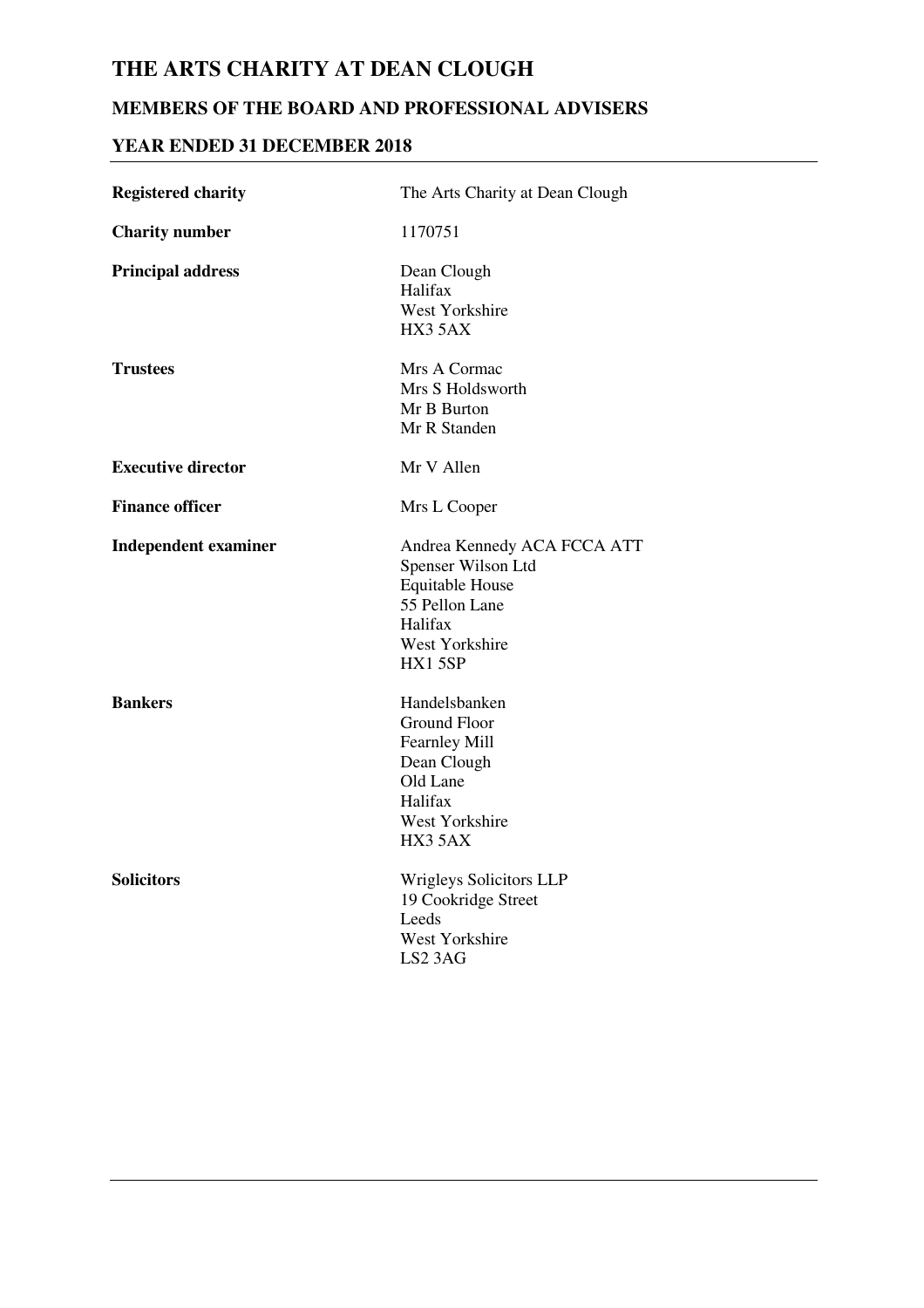#### **TRUSTEES' ANNUAL REPORT**

#### **YEAR ENDED 31 DECEMBER 2018**

The trustees present their report and the unaudited financial statements of the charity for the period ended 31 December 2018.

#### **REFERENCE AND ADMINISTRATIVE DETAILS**

Reference and administrative details are shown in the schedule of members of the board and professional advisers on page 1.

#### **STRUCTURE, GOVERNANCE AND MANAGEMENT**

The charity was formed under the Charities Act 2011, Charitable Incorporated Organisation Foundation Model, on 14 December 2016.

The management of the charity is carried out by the officers.

#### **Recruitment and appointment of trustees**

Apart from the first charity trustees, every trustee must be appointed by a resolution passed at a properly convened meeting of the charity trustees.

The trustees must have regard to the skills, knowledge and experience needed for the effective administration of the Charitable Incorporated Organisation (CIO).

#### **Trustee Induction and training**

Induction and training are provided as required depending on the role to be undertaken and the skills of the trustee.

#### **Risk Management**

The Management Committee has conducted a review of the major risks to which the charity is exposed. Where appropriate, systems and/or procedures have been established to mitigate the risks the charity faces. Internal risks are minimised by the implementation of procedures for authorisation of all transactions and projects. Procedures are in place to ensure compliance with health and safety of staff and volunteers.

#### **OBJECTIVES AND ACTIVITIES**

The objects of the CIO are to advance for the public benefit such exclusively charitable purposes (according to the laws of England and Wales) as the charity trustees see fit from time to time including (but without limiting the generality of the foregoing):

- 1. The advancement of the arts, in particular (but not exclusively):
	- a. By the staging of public exhibitions and arts events in order to develop public appreciation of the arts and to improve public access to the arts; and
	- b. By the provision of studio and workshop spaces to encourage and support the practice of the arts in various forms.
- 2. The advancement of education, in particular (but not exclusively), through the development and promotion of educational arts programmes for the public.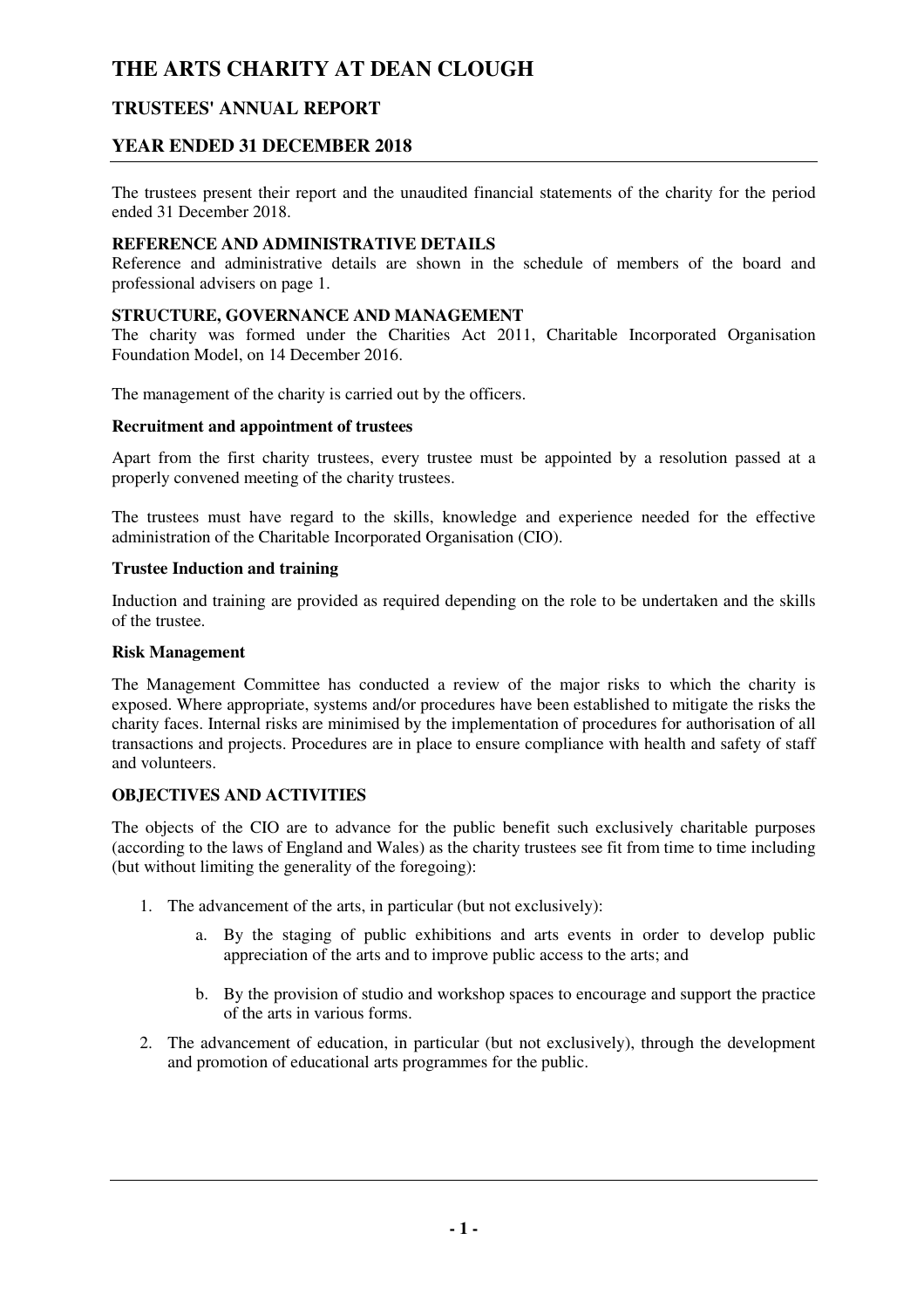#### **TRUSTEES' ANNUAL REPORT** *(continued)*

#### **YEAR ENDED 31 DECEMBER 2018**

#### **DEVELOPMENT, ACTIVITIES AND ACHIEVEMENTS**

The Charity has sustained the gallery exhibition programme at Dean Clough Mills with a particular emphasis on community and educational shows during 2018.

- Community organisations exhibiting for the first time included: Manchester Academy of Fine Art, Halifax Fine Art and the Pontefract Art Group
- Significant exhibitions were provided for educational institutions including Calderdale College, Bradford College, Batley School of Fine Art, Leeds Arts College and others (including a primary school).
- The Sutcliffe Bequest Arts Library was opened in Autumn 2018 for artists and the general public.
- A comprehensive catalogue for the Dean Clough Arts Collection was compiled, concluding a 5-year documentation process.

The Charity completed a technical catalogue of its artist studios and the artists are now under revised, formal contracts. Dean Clough reclaimed studios in the stable yard but the subsequent loss of veteran sculptor Ian Judd was compensated for by the access of another sculptor, Sam Clayton.

Calderdale College's arts faculty rented space in Fletcher's Mill during the summer of 2018 and the monies raised were put towards the construction of Phoenix Radio's studio units. Yorkshire's most prestigious theatre company, Northern Broadsides, became a tenant in Fletcher's Mill at the year end.

The Charity achieved GDPR compliance in time for the May 2018 deadline and instigated a range of guideline documents for specific governance issues.

The Charity has continued to host regular community programmes on behalf of local choral, arts, health, poetry and educational organisations.

#### **FINANCIAL REVIEW**

Expenditure exceeded income by £8,745 during the period and the officers consider the charity to be in a good financial position.

#### **RESERVES AND FUNDS**

The charity holds reserves, which, it is felt, are adequate to cover its present and future requirements. Reserves at the year end were £15,740 (2017 - £24,485).

#### **INVESTMENT POLICY**

The charity drew up an investment policy that called for fiscal reserves to be sufficient to sustain the organisation for three months in the event of a sudden withdrawal of funds. In 2018 this implied securely invested reserves to the amount of £13,000. This policy was not enacted and was deferred until the Charity had achieved operating funds of some £18,000 between fiscal quarters.

#### **PUBLIC BENEFIT**

The Trustees confirm that they have complied with their duty to have due regard for the Charity Commission's general guidance on public benefit, 'Charities and public benefit'.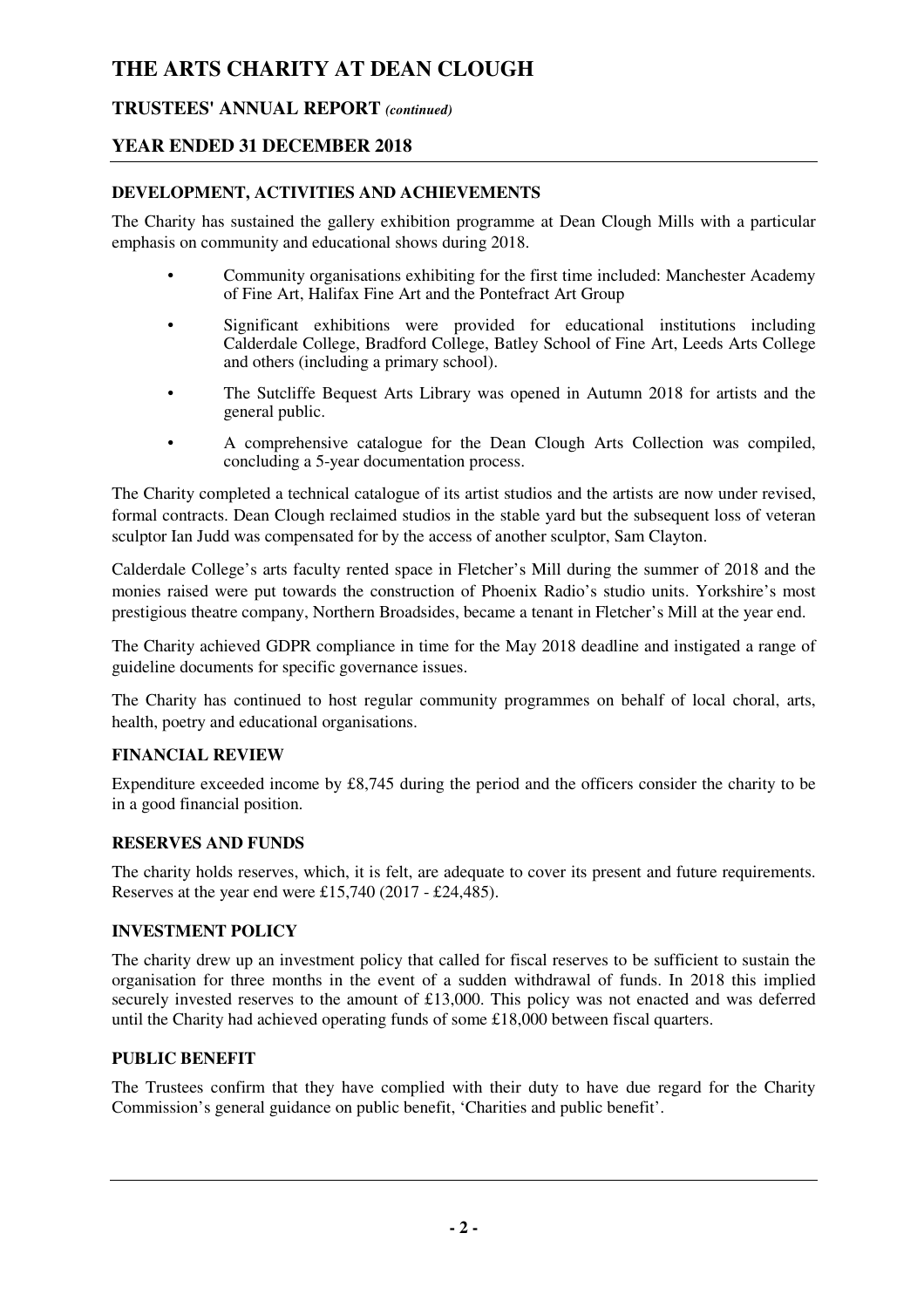#### **TRUSTEES' ANNUAL REPORT** *(continued)*

#### **YEAR ENDED 31 DECEMBER 2018**

#### **RESPONSIBILITIES OF THE TRUSTEES**

The charity's trustees are responsible for preparing the Trustees' Annual Report and the financial statements in accordance with applicable law and regulations.

The law applicable to charities in England and Wales requires the trustees to prepare financial statements for each financial year. Under that law the trustees have elected to prepare the financial statements in accordance with United Kingdom Generally Accepted Accounting Practice (United Kingdom Accounting Standards and applicable law). The trustees must not approve the financial statements unless they are satisfied that they give a true and fair view of the state of affairs of the charity and the income and expenditure of the charity for that period.

In preparing these financial statements, the trustees are required to:

- select suitable accounting policies and then apply them consistently;
- · observe the methods and principles in the Charities SORP;
- · make judgements and accounting estimates that are reasonable and prudent;
- · state whether applicable accounting standards have been followed, subject to any material departures disclosed and explained in the financial statements;
- prepare the financial statements on the going concern basis unless it is inappropriate to presume that the charity will continue in operation.

The trustees are responsible for keeping adequate accounting records that are sufficient to show and explain the charity's transactions and disclose with reasonable accuracy at any time the financial position of the charity and enable them to ensure that the financial statements comply with the Charities Act 2011 and the Charity (Accounts and Reports) Regulations 2008. They are also responsible for safeguarding the assets of the charity and hence for taking reasonable steps for the prevention and detection of fraud and other irregularities.

#### **INDEPENDENT EXAMINER**

Andrea Kennedy ACA FCCA ATT has been re-appointed as independent examiner for the ensuing year.

The trustees' annual report was approved on 1 May 2019 and signed on behalf of the board of trustees by:

**Mr R Standen**  Trustee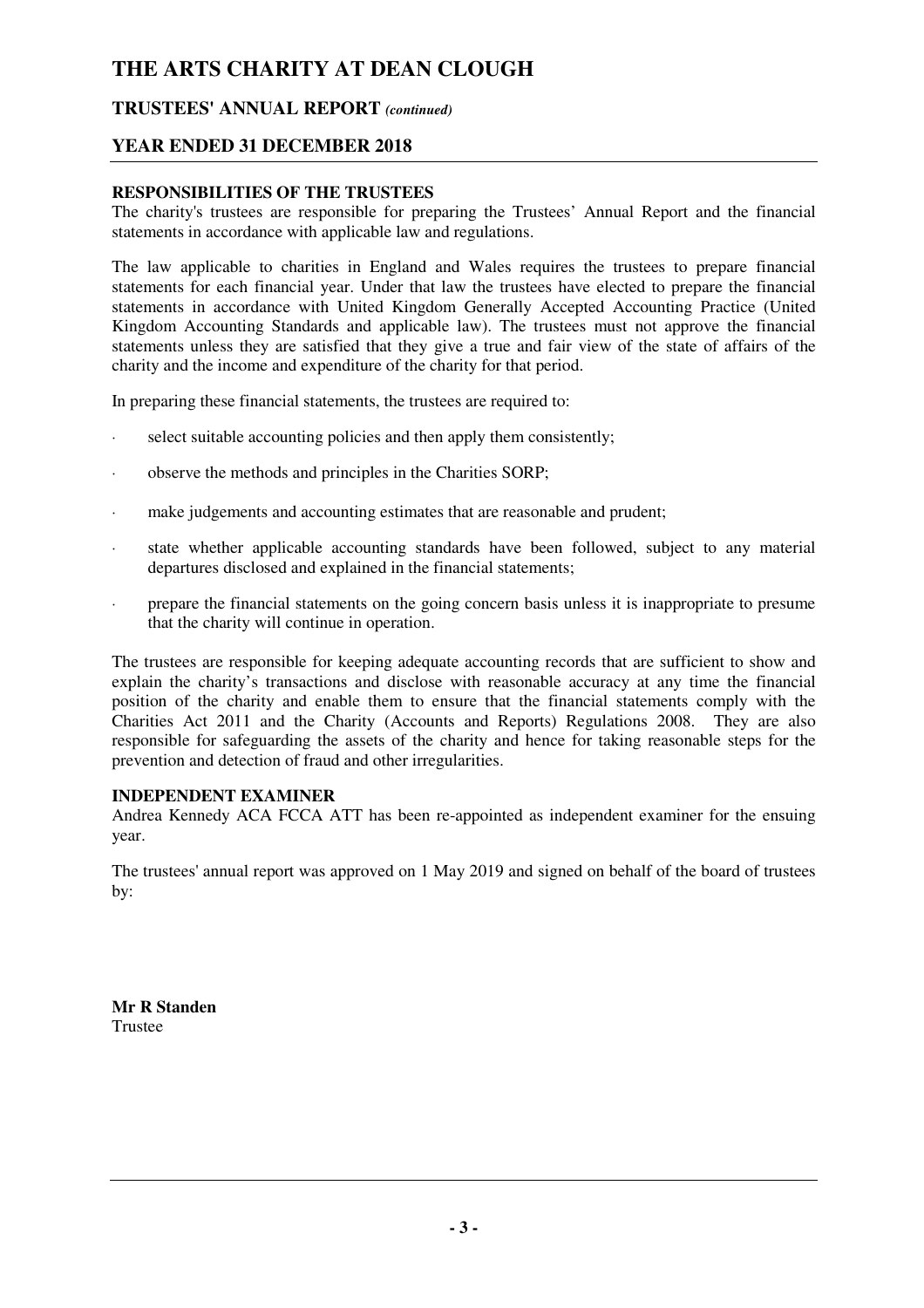## **INDEPENDENT EXAMINER'S REPORT TO THE TRUSTEES**

Charity number: 1170751

#### **YEAR ENDED 31 DECEMBER 2018**

I report on the accounts of the charity for the period ended 31 December 2018 as set out on pages 5 to 8.

#### **RESPECTIVE RESPONSIBILITIES OF TRUSTEES AND EXAMINER**

The charity's trustees are responsible for the preparation of the accounts. The charity's trustees consider that an audit is not required for this period under section 144 of the Charities Act 2011 ('the Charities Act') and that an independent examination is needed.

It is my responsibility to:

- examine the accounts under section 145 of the Charities Act;
- to follow the procedures laid down in the general Directions given by the Charity Commission (under section  $145(5)(b)$  of the Charities Act); and
- to state whether particular matters have come to my attention.

#### **BASIS OF INDEPENDENT EXAMINER'S STATEMENT**

My examination was carried out in accordance with general Directions given by the Charity Commission. An examination includes a review of the accounting records kept by the charity and a comparison of the accounts presented with those records. It also includes consideration of any unusual items or disclosures in the accounts and seeking explanations from the trustees concerning any such matters. The procedures undertaken do not provide all the evidence that would be required in an audit, and consequently no opinion is given as to whether the accounts present a 'true and fair' view and the report is limited to those matters set out in the statement below.

#### **INDEPENDENT EXAMINER'S STATEMENT**

In connection with my examination, no material matters have come to my attention which give me cause to believe that in, any material respect:

- accounting records were not kept in accordance with section 130 of the Charities Act, or
- the accounts do not accord with the accounting records

I have come across no other matters in connection with the examination to which attention should be drawn in order to enable a proper understanding of the accounts to be reached.

**ANDREA KENNEDY ACA FCCA ATT**  Independent examiner

Equitable House 55 Pellon Lane Halifax West Yorkshire HX1 5SP

1 May 2019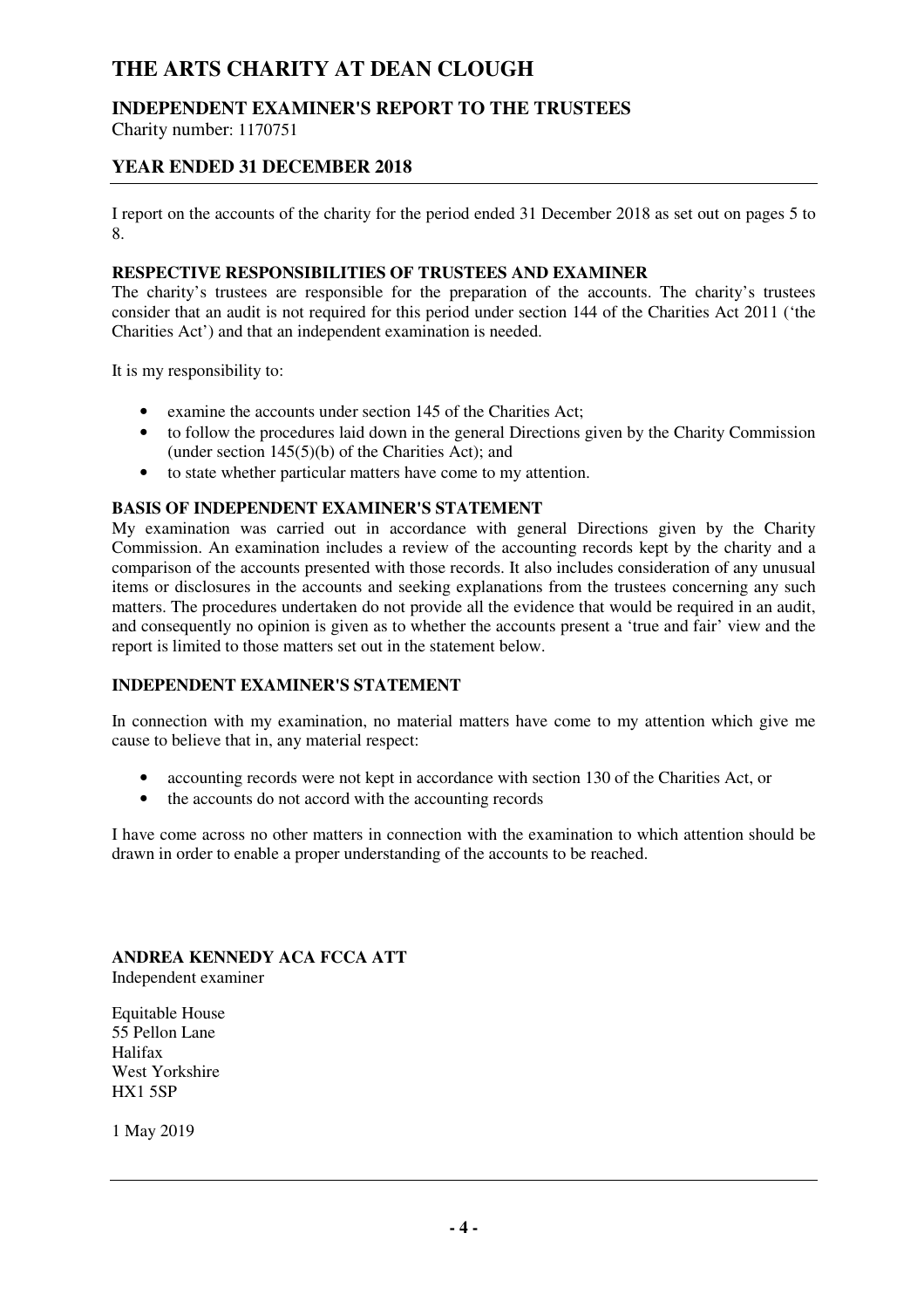# **RECEIPTS AND PAYMENTS ACCOUNT**

#### **YEAR ENDED 31 DECEMBER 2018**

|                                                                        | <b>Year to</b><br>31 Dec 18<br>£ | Period from<br>14 Dec 16 to<br>31 Dec 17<br>£ |  |
|------------------------------------------------------------------------|----------------------------------|-----------------------------------------------|--|
| <b>RECEIPTS</b>                                                        |                                  |                                               |  |
| Dean Clough grant                                                      | 63,524                           | 70,301                                        |  |
| Artwork sales                                                          |                                  | 878                                           |  |
| Sale screen printing bed                                               | 300                              | 300<br>200                                    |  |
| Donations - Landshapes exhibition<br>Contributions for asset purchases |                                  | 899                                           |  |
| Donations                                                              | 2,000                            | 35                                            |  |
| Studio and workshop space                                              | 19,102                           | 3,528                                         |  |
|                                                                        |                                  |                                               |  |
| <b>TOTAL RECEIPTS</b>                                                  | 84,926                           | 76,141                                        |  |
| <b>PAYMENTS</b>                                                        |                                  |                                               |  |
| Wages and salaries                                                     | 12,949                           |                                               |  |
| Pension costs                                                          | 56                               |                                               |  |
| Rent and service charge                                                | 17,280                           |                                               |  |
| Rates and water                                                        | 697                              |                                               |  |
| Studio and workshop space light and heat                               | 1,566                            | 1,668                                         |  |
| Light and heat                                                         | 14,074                           | 4,762                                         |  |
| Insurance                                                              | 235                              | 479                                           |  |
| Repairs and maintenance                                                | 1,757                            | 1,199                                         |  |
| <b>Travel costs</b>                                                    | 10                               | 235                                           |  |
| <b>Transportation costs</b>                                            | 1,173                            | 3,477                                         |  |
| Gallery technician                                                     | 6,444                            | 5,077                                         |  |
| Gallery co-ordinator                                                   | 7,016                            | 6,126                                         |  |
| Consultancy                                                            | 9,600                            | 14,400                                        |  |
| Finance costs                                                          | 3,018                            | 4,184                                         |  |
| Cleaning costs                                                         | 2,821                            | 702                                           |  |
| Hospitality                                                            | 700                              | 581                                           |  |
| Computer expenses                                                      | 368                              | 220                                           |  |
| Printing and stationery                                                | 777                              | 342                                           |  |
| Independent examination fees                                           | 900                              |                                               |  |
| Legal and professional fees                                            | 379                              | 484                                           |  |
| Costs of trustees' meetings                                            |                                  | 6                                             |  |
| Other office costs                                                     | 2,161                            | 434                                           |  |
| Advertising and promotional costs                                      | 2,877                            | 3,848                                         |  |
| Health and safety costs                                                | 1,565                            | 56                                            |  |
| Bank charges and interest                                              | 442                              | 335                                           |  |
| Training costs                                                         | 70                               |                                               |  |
|                                                                        | 91,051                           | 48,615                                        |  |
| <b>ASSET PURCHASES</b>                                                 | 2,620                            | 3,040                                         |  |
| <b>TOTAL PAYMENTS</b>                                                  | 93,671                           | 51,655                                        |  |
| <b>NET RECEIPTS/(PAYMENTS) C/F (page 6)</b>                            | (8,745)                          | 24,485                                        |  |
| The notes on page 8 form part of these financial statements.           |                                  |                                               |  |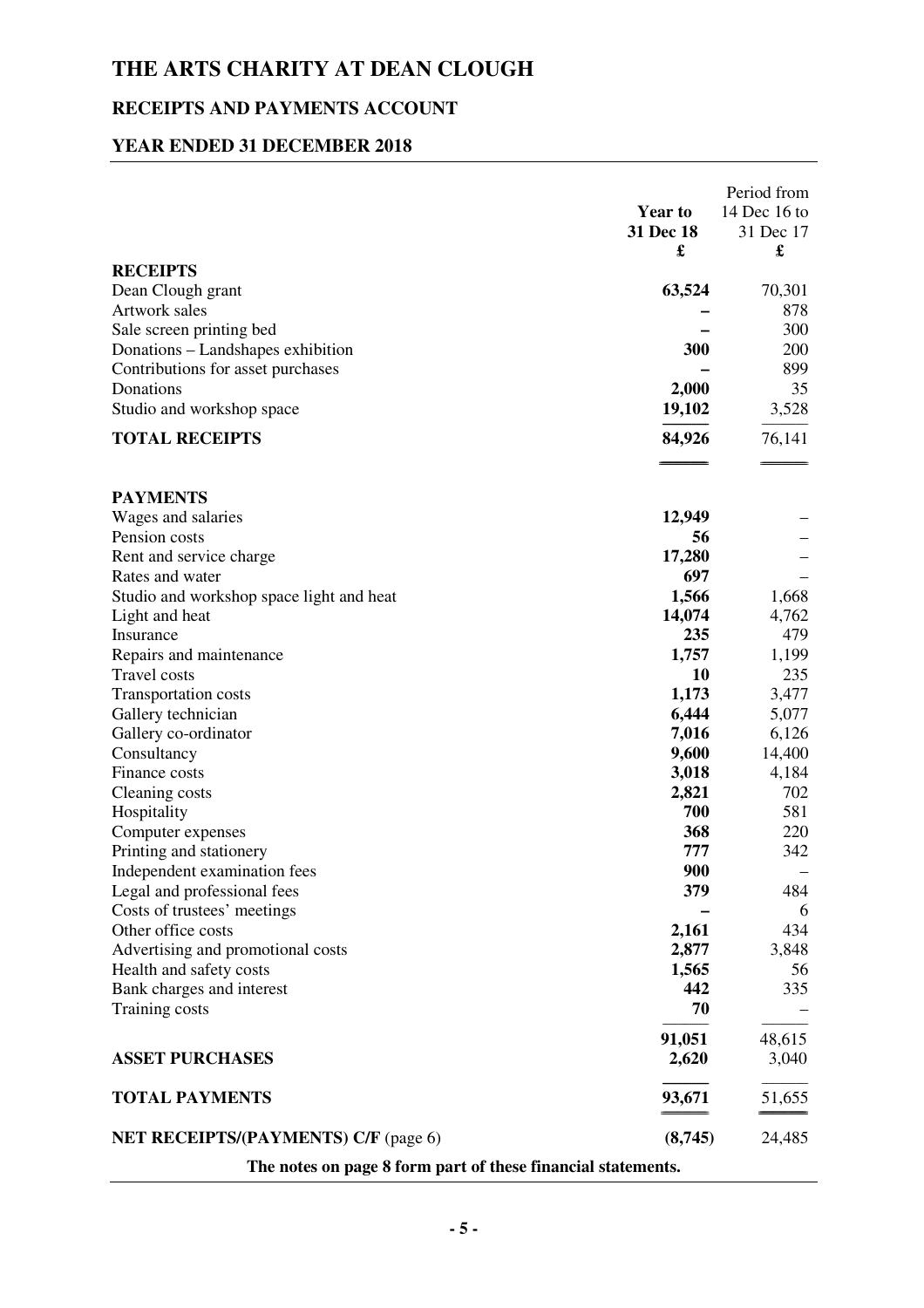## **RECEIPTS AND PAYMENTS ACCOUNT** *(continued)*

#### **YEAR ENDED 31 DECEMBER 2018**

|                                             | <b>Note</b> | <b>Year to</b><br><b>31 Dec 18</b><br>£ | Period from<br>14 Dec 16 to<br>31 Dec 17<br>£ |
|---------------------------------------------|-------------|-----------------------------------------|-----------------------------------------------|
| <b>NET RECEIPTS/(PAYMENTS) B/F (page 5)</b> |             | (8,745)                                 | 24,485                                        |
| <b>CASH FUNDS BROUGHT FORWARD</b>           |             | 24,485                                  |                                               |
| <b>CASH FUNDS CARRIED FORWARD</b>           | 3           | 15,740                                  | 24,485                                        |

**The notes on page 8 form part of these financial statements.**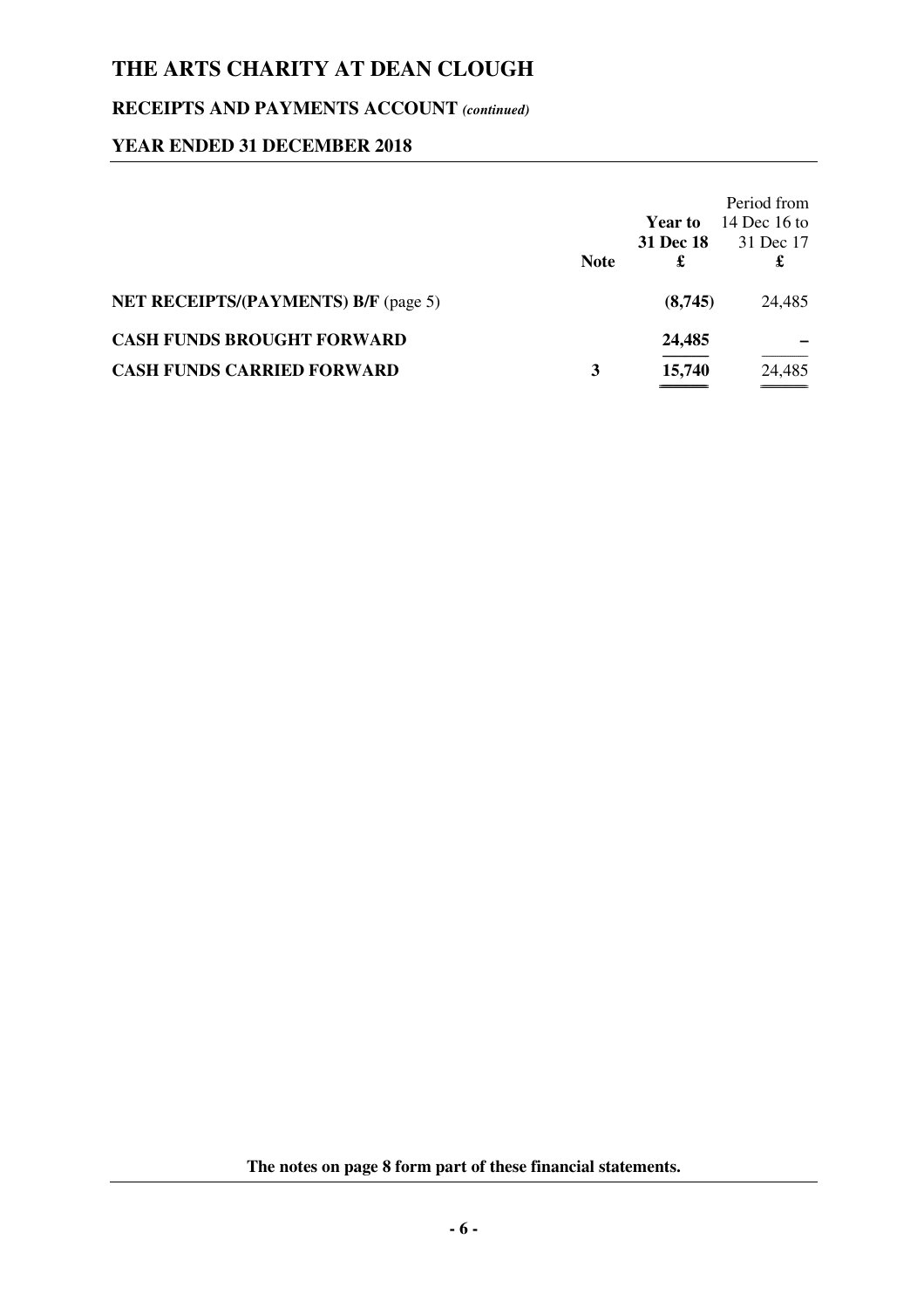#### **STATEMENT OF FINANCIAL POSITION**

#### **YEAR ENDED 31 DECEMBER 2018**

|                                                        | 2018             |        | 2017   |        |        |
|--------------------------------------------------------|------------------|--------|--------|--------|--------|
|                                                        | <b>Note</b>      |        | £      | £      | £      |
| <b>CURRENT ASSETS</b><br>Cash at bank and in hand      | 1                | 21,937 |        | 24,955 |        |
| <b>CURRENT LIABILITIES</b><br>Other creditors          | $\boldsymbol{2}$ | 6,197  |        | 470    |        |
| <b>NET CURRENT ASSETS</b>                              |                  |        | 15,740 |        | 24,485 |
| <b>TOTAL ASSETS LESS CURRENT</b><br><b>LIABILITIES</b> |                  |        | 15,740 |        | 24,485 |
| <b>FUNDS OF THE CHARITY</b><br>Unrestricted funds      | 3                |        | 15,740 |        | 24,485 |
| <b>Total charity funds</b>                             |                  |        | 15,740 |        | 24,485 |

These financial statements were approved by the board of trustees and authorised for issue on 1 May 2019, and are signed on behalf of the board by:

**Mr R Standen**  Trustee

**The notes on page 8 form part of these financial statements.**